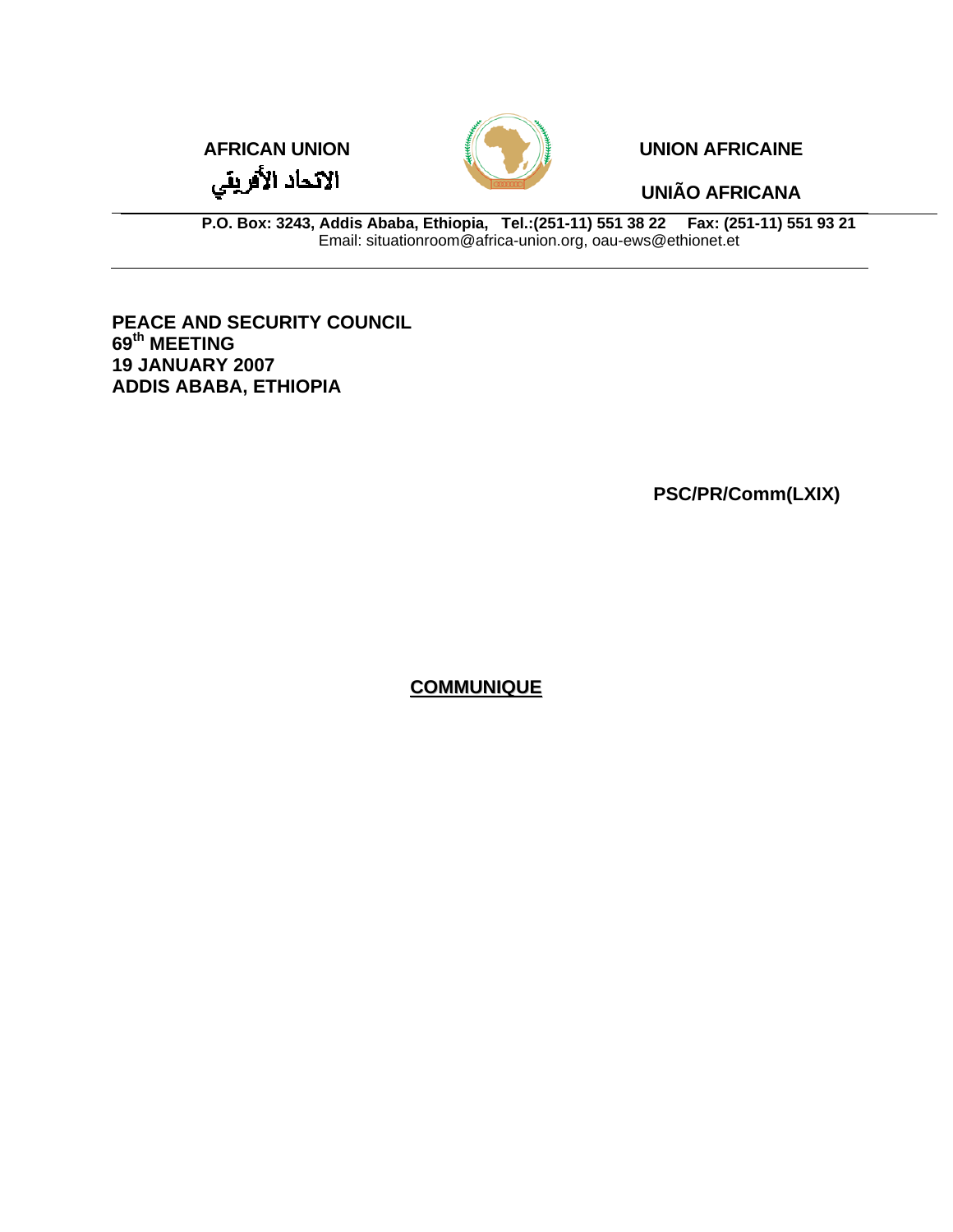## **COMMUNIQUE OF THE 69th MEETING OF THE PEACE AND SECURITY COUNCIL**

The Peace and Security Council of the African Union, at its 69<sup>th</sup> meeting held on 19 January 2007, adopted the following decision on the situation in Somalia and the deployment of an AU peace support mission in that country:

## **Council,**

- 1. **Takes** note of the Report of the Chairperson of the Commission on the situation in Somalia [PSC/PR/2(LXIX)] and the recommendations made by the Military Staff Committee on the proposed deployment of an African Union Mission in Somalia (AMISOM);
- 2. **Welcomes** the outcome of the AU technical evaluation mission that undertook, from 13 to 15 January 2007, consultations in Mogadishu with the Transitional Federal Government (TFG) of Somalia on the planned deployment of a peace support mission in that country;
- 3. **Recalls** its previous decisions on the deployment of a peace support mission in Somalia as well as resolution 1725 (2006) adopted by the UN Security Council on 6 December 2006, regarding the deployment of a peace support mission in Somalia and the modification effected on the arms embargo imposed on Somalia by resolution 733 (1992), to facilitate the deployment of such a mission;
- 4. **Reiterates** its commitment to the unity, sovereignty and the territorial integrity of Somalia;
- 5. **Reiterates** its conviction that, following the recent developments that have enabled the TFG to take over Mogadishu and take control of the country, there exists today a unique and unprecedented opportunity to restore structures of governance in Somalia and bring about lasting peace and reconciliation, which the Somali people, their leaders and the international community as a whole should seize;
- 6. **Stresses** the need on the part of the Transitional Federal Institutions (TFIs) to embark on an all-inclusive and genuine process of dialogue and reconciliation within the framework of the Transitional Federal Charter. Council **welcomes** the stated commitment of the leaders of the TFG to dialogue and reconciliation, and **encourages** the TFG to pursue its ongoing efforts with a view to reaching out to all segments of the population.Council also **encourages** the Chairperson of the Commission to take all necessary steps to assist this process and to ensure that the AU plays a leading role in this respect;
- 7. **Further stresses** the critical role of the countries of the region in the overall efforts aimed at bringing about lasting peace and reconciliation in Somalia and strongly **appeals** to them to demonstrate the necessary cohesion in support of the TFIs and their efforts;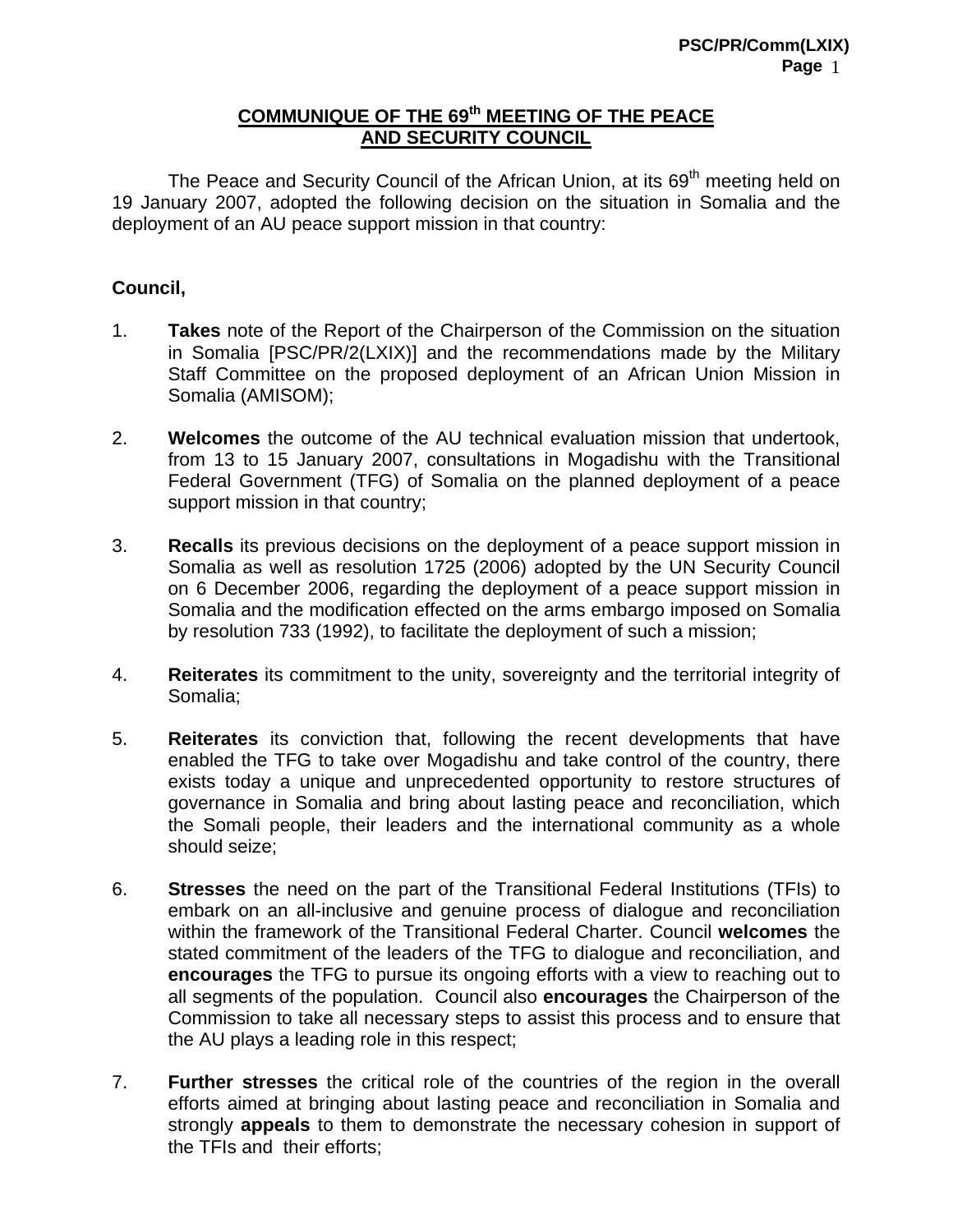- 8. **Decides** to authorize the deployment of AMISOM, for a period of 6 months, starting from the date of this decision, with the mandate (i) to provide support to the TFIs in their efforts towards the stabilization of the situation in the country and the furtherance of dialogue and reconciliation, (ii) to facilitate the provision of humanitarian assistance, and (iii) to create conducive conditions for long-term stabilization, reconstruction and development in Somalia. In this respect, AMISOM, which shall be adequately equipped to project the appropriate posture, shall undertake the following tasks:
	- to support dialogue and reconciliation in Somalia, working with all stakeholders,
	- to provide, as appropriate, protection to the TFIs and their key infrastructure, to enable them carry out their functions,
	- to assist in the implementation of the National Security and Stabilization Plan of Somalia, particularly the effective reestablishment and training of all inclusive Somali security forces, bearing in mind the programs already being implemented by some of Somalia's bilateral and multilateral partners,
	- to provide, within capabilities and as appropriate, technical and other support to the disarmament and stabilization efforts,
	- to monitor, in areas of deployment of its forces, the security situation,
	- to facilitate, as may be required and within capabilities, humanitarian operations, including the repatriation and reintegration of refugees and the resettlement of IDPs, and
	- to protect its personnel, installations and equipment, including the right of self-defense;

## 9. **Further decides** that:

- AMISOM shall comprise 9 infantry battalions of 850 personnel each supported by maritime coastal and air components, as well as an appropriate civilian component, including a police training team,
- the initial deployment shall involve at least 3 infantry battalions, with adequate arrangements for additional battalions to follow quickly,
- AMISOM shall be deployed for a period of six (6) months, aimed essentially at contributing to the initial stabilization phase in Somalia, with a clear understanding that the mission will evolve to a United Nations operation that will support the long term stabilization and postconflict reconstruction of Somalia,
- the concept of logistic support for AMISOM shall be based on selfsustenance by the Troop Contributing Countries (TCCs), based on the model of the African Union Mission in Burundi (AMIB). The